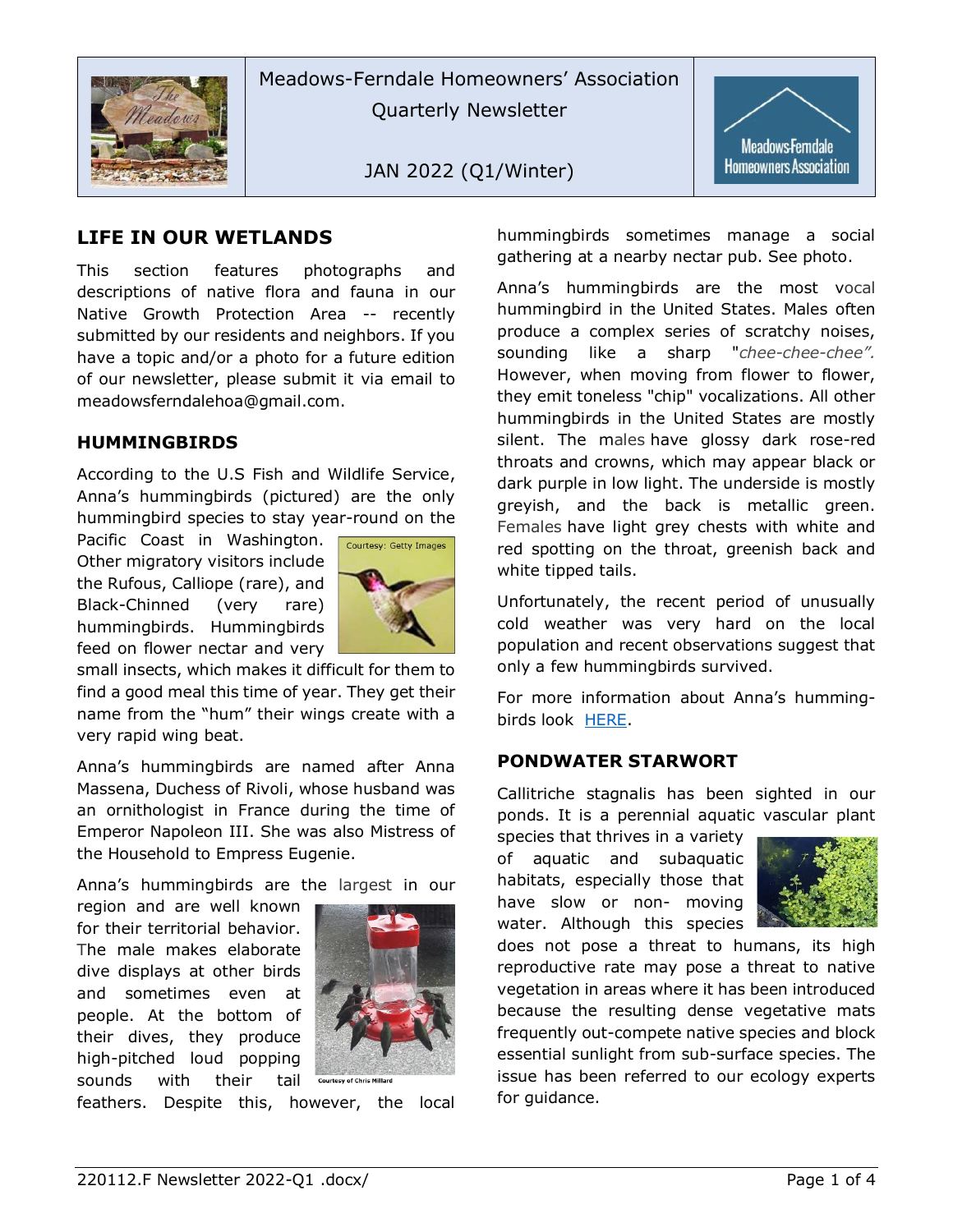## **DEER**

Although some may label them as pests or nuisances because they nibble rosebushes and shrubs, many of our neighbors enjoy seeing the deer wandering through the Meadows. The dominant species in our area (west of the Cascade Mountains) is the Columbian Black-Tail (see photo), but the Rocky Mountain Mule Deer, and the Columbian White-Tail are also here in lesser numbers. These deer are the most common large wild animals most of us will ever see. The lifespan of a deer is about 12 years. A doe will fawn (i.e., give birth) once annually and will typically bear two fawns each time, but it is fairly common for them to fawn either one or three. Breeding happens in the fall. After a seven-month gestation, fawns are born in the spring or early summer. The doe's milk contains three times more protein and fat than that of domestic cows, resulting in the newborn deer typically gaining 5-10% of their birth weight for each day of their first few weeks of life.

Twins are the norm in most deer populations but 15-20% of does will have triplets when numbers are in balance with high-quality habitats (food

and shelter). It has commonly been thought that fawns have no scent, enabling them to be safe from predators, but this misconception has been dispelled. It is essential to



avoid disturbing fawns (or any baby animal) you encounter – even if you do not spot the mother.

A doe will often let her babies forage alone, but will likely be watching from a safe place, ready to return should the need arise. For more information



**Courtesy of Kathy Young** 

about how to deal with a lost, injured, or distressed fawn, look [HERE.](https://redcreekwildlifecenter.com/fawns-rescue-5-signs-that-a-fawn-is-in-trouble/)

Enjoy our Native Growth areas and the wildlife that live or visit there – and do all you can to keep them (and yourself) safe.

# **BEAVERS, MUSKRATS, AND NUTRIA**

Our neighborhood wetlands and protected areas are an attraction to all sorts of wildlife, as they were intended to be, but not all critters are

welcome. Just before Christmas, a large creature with a rat-like tail that was initially believed to be a Nutria was spotted under a footbridge on the trail system. Then, about a week later, a beaver was spotted near the same bridge, it's damage to a nearby tree clearly visible.





The embedded photographs of tree damage were taken on January 12<sup>th</sup>.

Acting on the advice of the Washington Department of Fish and Wildlife, we then consulted with a Wildlife Control Officer (WCO) with Whatcom Wildlife Management in Bellingham. He explained that the invasive and highly destructive Nutria was introduced to Washington state by the fur trade in the 1930s, but to his knowledge has never been spotted in Whatcom County, though they do exist in counties further south. He suggested it might be a large muskrat. The Nutria ranges in size from 10 to 20 pounds, while the muskrat is generally 4-5 pounds. In this case it was impossible to make a positive identification, so his advice was to wait and see if it returns, and if it does appear to be a Nutria (based on size) he will trap and remove it from our wetland/pond system.

As for beavers, they are the second largest rodent (capybaras) and can weigh as much as 60 pounds. Their destructive habits and ability to build dams are of great concern. This is because we wish to protect our native plants and trees, and also because our drainage system requires the unimpeded movement of water, to which beaver dams would be very detrimental. Once they settle, beavers tend to colonize an area quickly. We have recently noticed a continuation of beaver-like damage to our Native Growth areas and have contacted the WCO for guidance and assistance. If the damaging behavior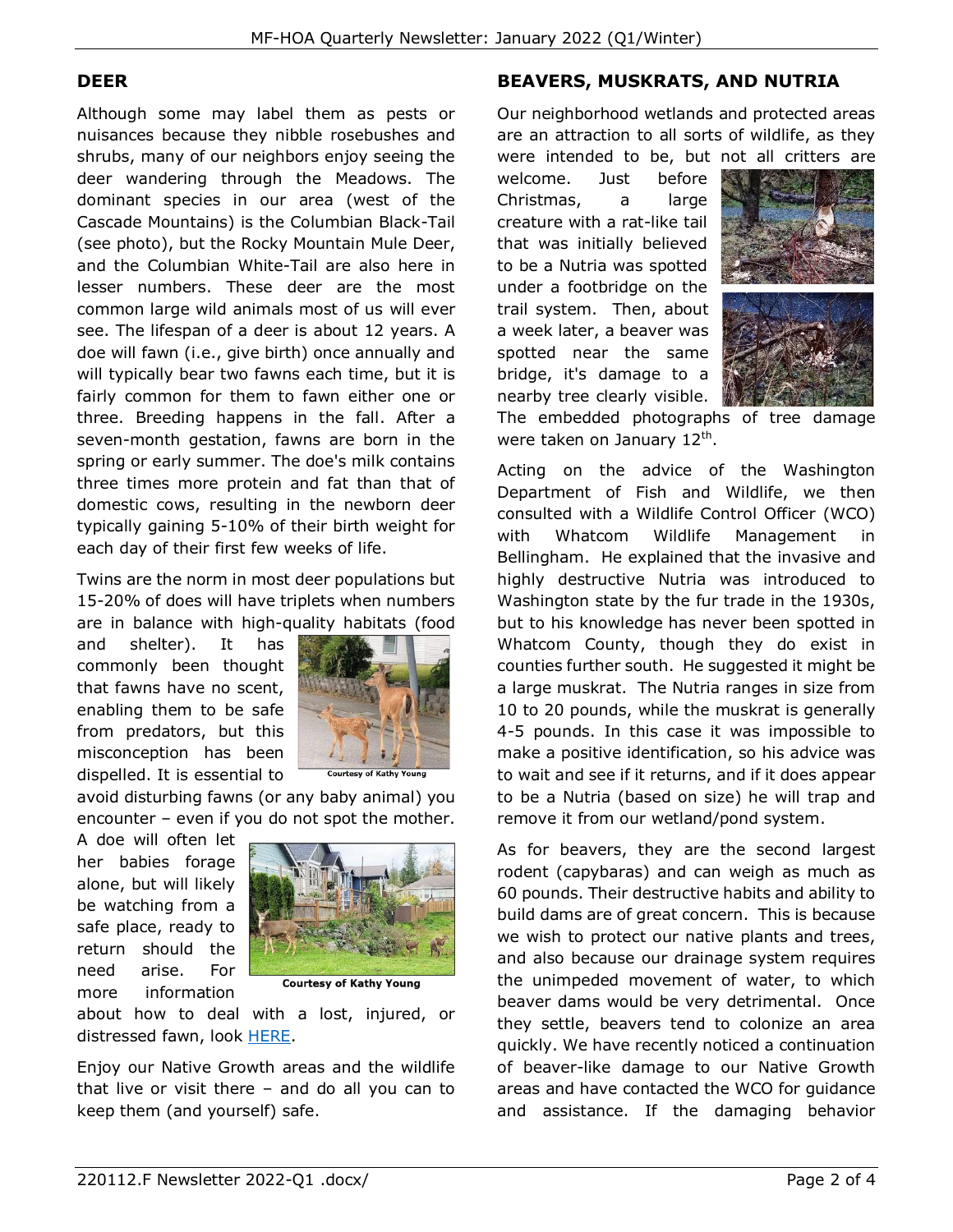persists, it will likely be handled in the same manner as for a Nutria.

If you see either of these creatures in our wetlands, please contact the HOA board right away. Any observational details (where, how many, damage, etc.) and especially photos will be most helpful.

As for the muskrats: they are whimsical creatures that should be left alone and enjoyed as part of our native fauna. Your assistance will be greatly appreciated!

![](_page_2_Picture_4.jpeg)

# **PROJECT UPDATES**

#### **PLANTING STRIPS**

We expect to complete contracting for this by early February. Work should commence shortly thereafter, weather permitting.

### **BRIDGE HANDRAILS AND NON-SKID**

We have received permission from the City to proceed with this project. Bids are being solicited and work should start in the spring. This will make the pedestrian bridge on the walking trail much safer for all.

# **OTHER TOPICS**

### **ANNUAL GENERAL MEETING**

The Annual General Meeting for the Association was conducted by Zoom™ video conferencing on December  $20<sup>th</sup>$ , 2021. We had a quorum, ratified the budget, elected a slate of officers for the Board and survived the annual messages from the Board members. The minutes of the meeting may be found on the HOA Website under the MEETINGS menu. The Website URL is provided at the end of this newsletter.

#### **BUDGET**

We ended fiscal year 2021 in strong financial shape, with healthy balances in the Reserve and Operating Cash accounts. We have several fairly expensive projects planned for 2022 (see the Project Updates section) but have ample funds to pay for them.

### **MONTHLY BOARD MEETINGS**

The Board of Directors will soon resume monthly Board meetings using video conferencing (Zoom™ or equivalent) rather than the library meeting room. About time, you say – and we agree. We suspended our in-person meetings when the COVID pandemic started but miscalculated how long it would last. Fortunately, a teleconferencing tool will enable us to resume having the meetings. We will announce details about the meeting schedule and process as soon as we select a tool and have it set up and are ready to start.

#### **PREPARING FOR SPRING**

They say the best time to plant trees is in the fall, but soon the nurseries will be loaded with new young trees and other plants eager for a new home. It's never too early to prepare, and the next newsletter (April) would be too late, so here are just a few tips for spring:

- Make sure no utility lines exist where you intend to dig (Call 811 or go [HERE](https://wa.itic.occinc.com/) for information).
- The best time for planting is early spring, especially for non-evergreens -- before they start sprouting leaves around mid to late march.
- Adding soil additives such as compost, manure, or other organic materials into the planting hole is generally not recommended because they tend to alter natural root development (but if you do, be sure to mix with native soil).
- Holes should be shallow and about 2X wider than the root ball.
- Keep soil loosely compact when you fill the hole, do not stomp.